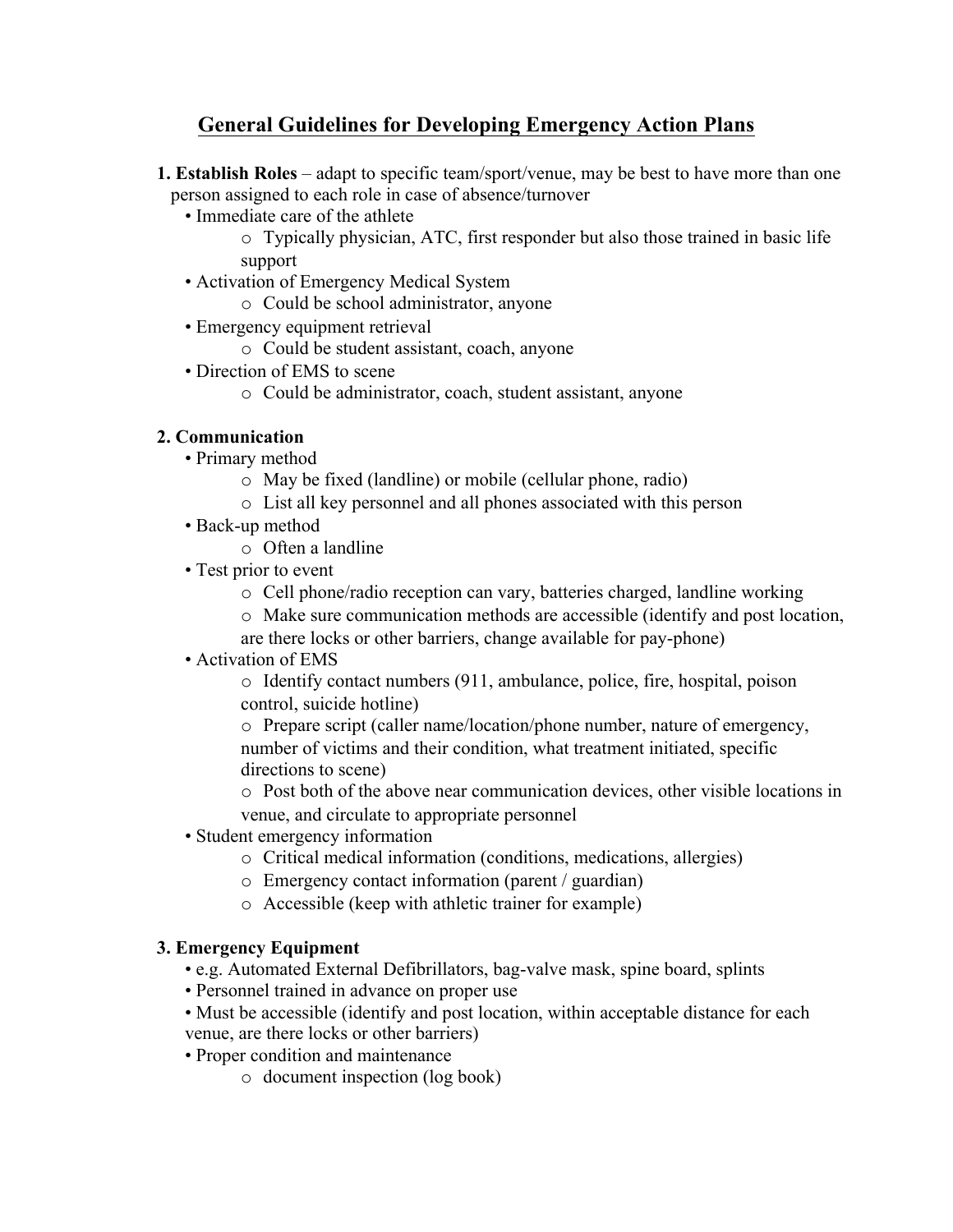#### **4. Emergency Transportation**

• Ambulance on site for high risk events (understand there is a difference between basic life support and advanced life support vehicles / personnel)

- o Designated location
- o Clear route for exiting venue
- When ambulance not on site
	- o Entrance to venue clearly marked and accessible
	- o Identify parking/loading point and confirm area is clear
- Coordinate ahead of time with local emergency medical services

#### **5. Additional considerations**

- Must be venue specific (football field, gymnasium, etc)
- Put plan in writing
- Involve all appropriate personnel (administrators, coaches, sports medicine, EMS)
	- o Development
	- o Approval with signatures
- Post the plan in visible areas of each venue and distribute
- Review plan at least annually
- Rehearse plan at least annually
- Document
	- o Events of emergency situation
	- o Evaluation of response
	- o Rehearsal, training, equipment maintenance

## **Additional Considerations for Specific Conditions When Developing an EAP**

#### **1. Sudden Cardiac Arrest**

- Goal of initiating Cardio-Pulmonary Resuscitation within 1 minute of collapse
	- o Targeted first responders (e.g. ATC, first responders, coaches) should receive CPR training and maintain certification
- Goal of "shock" from a defibrillator within 3-5 minutes of collapse
	- o Consider obtaining Automated External Defibrillator(s)
		- Understand that in most communities the time from EMS activation to shock is 6.1 minutes on average and can be longer in some places
		- Appropriate training, maintenance, and access
		- Notify EMS of AED type, number, and exact location
- Additional equipment to consider beyond AED
	- o Barrier shield device/pocket masks for rescue breathing
	- o Bag-valve mask
	- o Oxygen source
	- o Oral and nasopharyngeal airways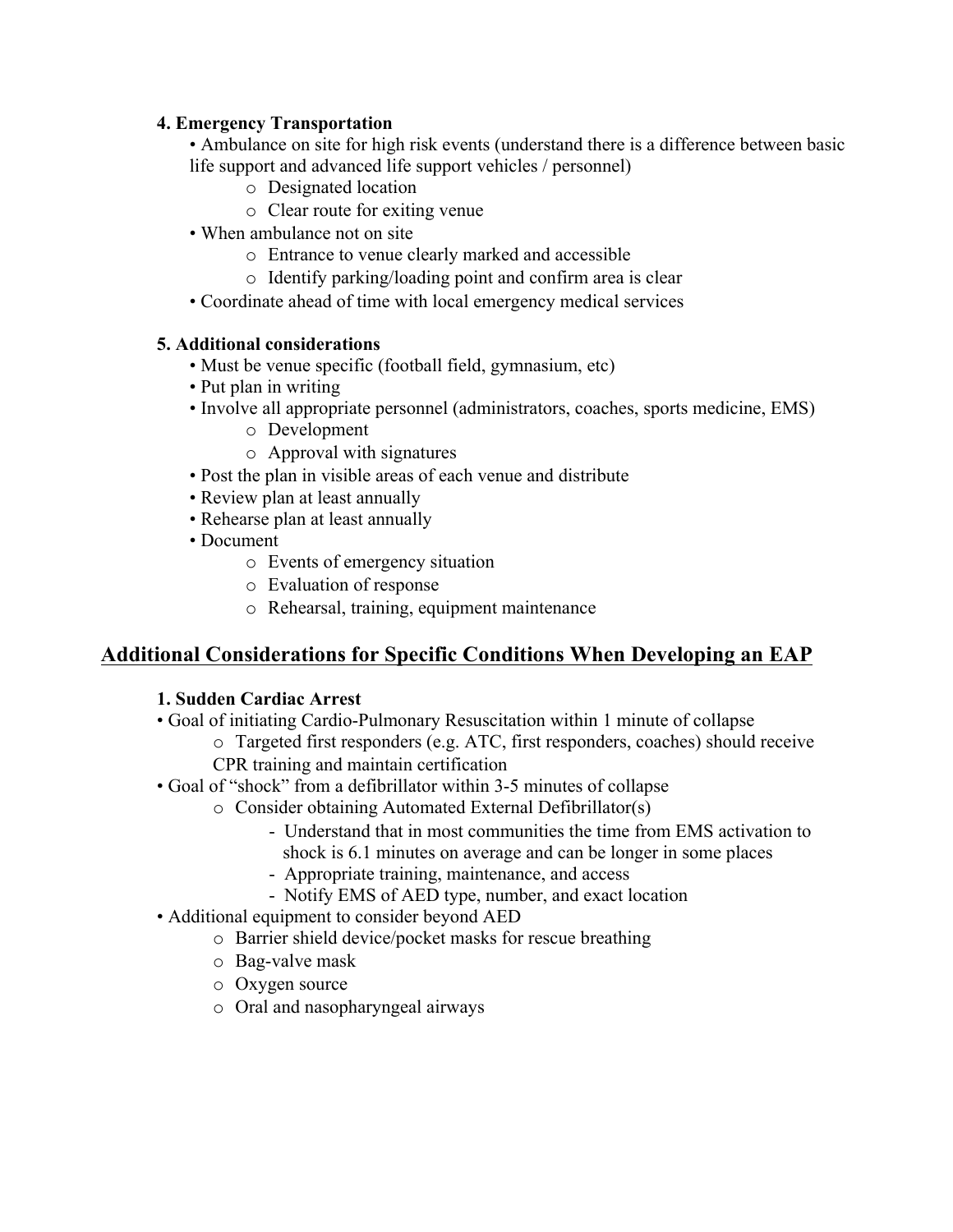## **2. Heat Illness**

- Follow NCHSAA heat and humidity guidelines
- Inquire about sickle cell trait status on Pre-Participation form
	- o consider those with the trait to be "susceptible to heat illness"
	- o those with the trait should not be subject to timed workouts
	- $\circ$  those with the trait should be removed from participation immediately if any sign
	- of "exhaustion" or "struggling" is observed
- If heat illness is suspected
	- o Activate EMS immediately
	- o Begin cooling measures
		- Shade, cool environment
		- Ice water immersion, ice packs, soaked towels, fan and mist
- Any victim of heat illness should see a physician before return to play

#### **3. Head and Neck injury**

• Athletic trainer / First responder should be prepared to remove the face-mask from a football helmet in order to access a victim's airway without moving the cervical spine • Sports medicine team should communicate ahead of time with local EMS

**o** Agree upon C-spine immobilization techniques (e.g. leave helmet and shoulder pads on for football players) which meet current local and national recommendations/standards

- **o** Type of immobilization equipment available on-site and/or provided by EMS
- Athletes and coaches should be trained not to move victims

## **4. Asthma**

- Students with asthma should have an "asthma action plan"
	- o Lists medications, describes actions to take based on certain symptoms and/or
	- peak flow values as determined by a licensed physician / PA / NP
	- o On file with sports medicine coordinator
	- o Available at games / practice / conditioning
	- o Can be same as that on file with school nurse
- Students with asthma should have:
	- o Rescue inhaler and spacer if prescribed
		- Readily accessible during games / practice /conditioning
		- Athletic trainer / first responder should have an extra inhaler prescribed individually for each student as back-up
		- Before each activity test to be certain it is functional, contains medication, is not expired
	- o Pulmonary function measuring device
		- Use in coordination with asthma action plan

## **5. Anaphylaxis**

• Documentation of known anaphylactic allergy to bee stings, foods, medications, etc. should be on file with sports medicine coordinator

o Describes symptoms that occur